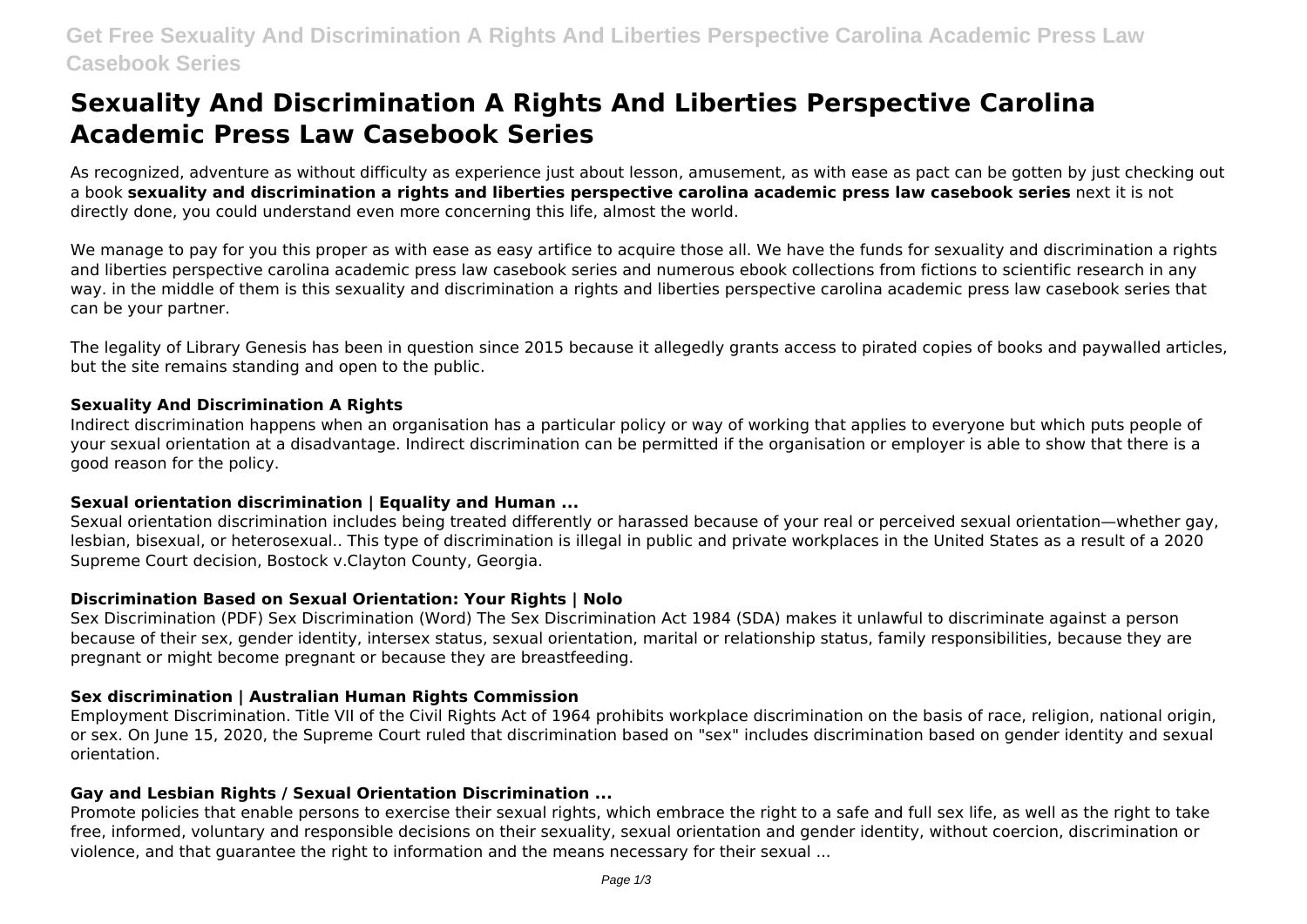# **Get Free Sexuality And Discrimination A Rights And Liberties Perspective Carolina Academic Press Law Casebook Series**

### **Sexual Rights Are Human Rights - IWHC**

The right to sexuality incorporates the right to express one's sexuality and to be free from discrimination on the grounds of sexual orientation.In specific, it relates to the human rights of people of diverse sexual orientations, including lesbian, gay, bisexual and transgender people, and the protection of those rights, although it is equally applicable to heterosexuality.

### **Right to sexuality - Wikipedia**

2. Which federal law covers sexual orientation discrimination? In light of the Supreme Court's recent decision in Obergefell v.Hodges, same-sex couples are guaranteed by the Constitution, the freedom to marry in every state and territory, being afforded the same benefits and protections heterosexuals have always had in marriage.Outside of the newly clarified right to marry, there is currently ...

#### **Sexual Orientation Discrimination - Workplace Fairness**

Gender Discrimination Discrimination based on gender (or sex) is a common civil rights violation that takes many forms, including sexual harassment, pregnancy discrimination, and unequal pay for women who do the same jobs as men. Unfortunately, most U.S. women are all too familiar with all of these inequalities.

#### **Gender Discrimination - FindLaw - Civil Rights**

Several rulings by the federal Equal Employment Opportunity Commission (EEOC) have also extended Title VII of the Civil Rights Act of 1964 prohibition on sex discrimination to include discrimination because of gender identity and sexual orientation. These rulings do not apply to private employers. Healthcare

# **What Is LGBTQ Discrimination? - LGBTQ Rights And Laws ...**

This discrimination could be based on your sexual orientation (who you're attracted to); gender identity (how you define yourself, irrespective of your biological sex), gender expression (how you express your gender through your clothing, hair or make-up), or sex characteristics (for example, your genitals, chromosomes, reproductive organs, or hormone levels.)

#### **LGBT rights | Amnesty International**

Indirect sex discrimination can be permitted if the organisation or employer is able to show that there is a good reason for the policy. This is known as objective justification. Find out more about direct and indirect discrimination .

#### **Sex discrimination | Equality and Human Rights Commission**

Download the Sexuality discrimination fact sheet (PDF File, 322.6 KB). The Anti-Discrimination Act 1991 makes it unlawful to discriminate against a person because of their sexuality.. What is sexuality discrimination? Under the Act, sexuality is defined as whether a person is heterosexual, homosexual or bisexual.

#### **Sexuality - QHRC : Queensland Human Rights Commission**

From 1 August 2013 it is unlawful to discriminate against a person on the basis of sexual orientation, gender identity and intersex status under federal law. Same-sex couples are now also protected from discrimination under the definition of 'marital or relationship status'. The Commission will be able to accept complaints alleging discrimination on the new grounds that occurred on or ...